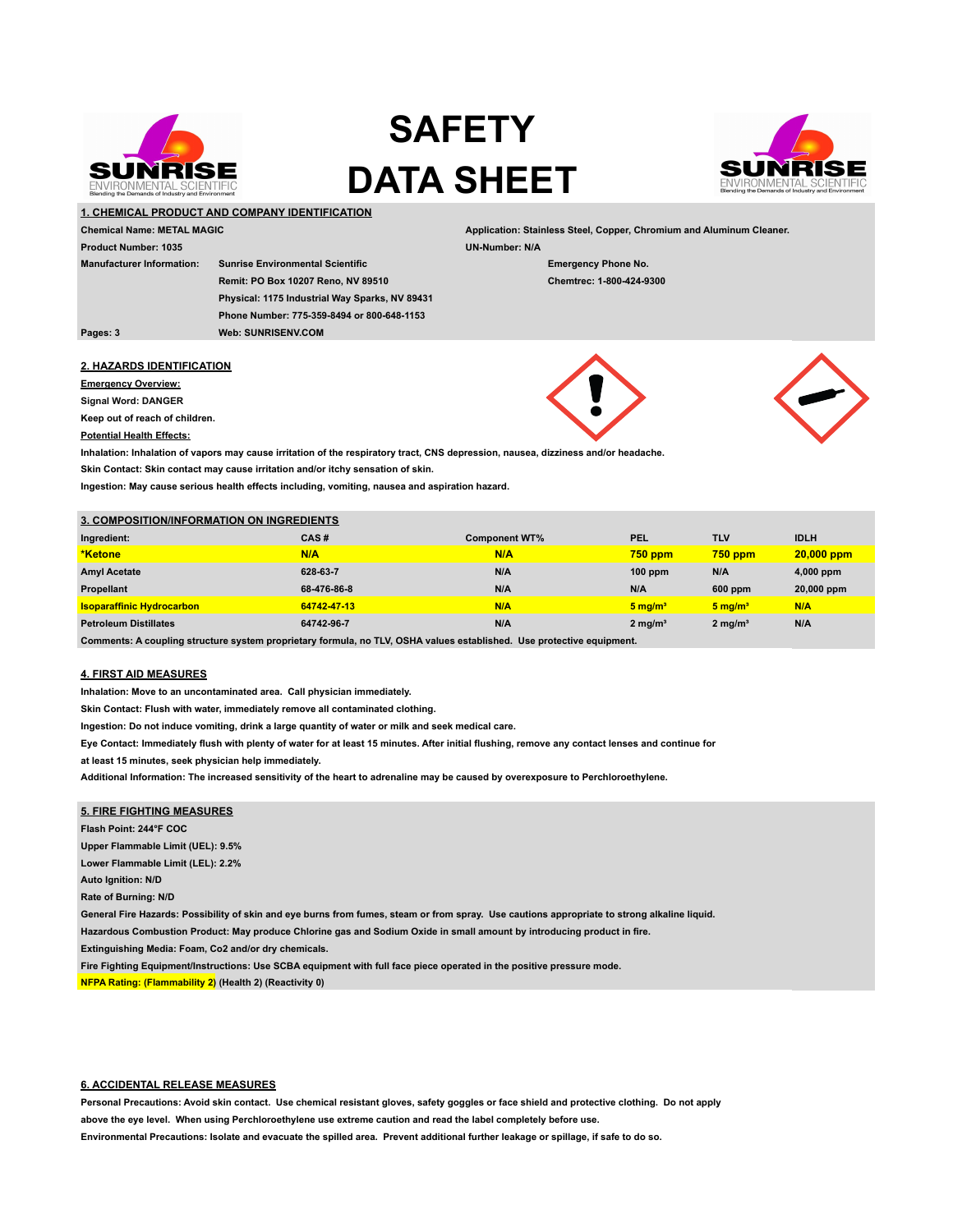**Method for Cleanup & Containment: Wear appropriate protective equipment and clothing during the clean-up. By utilizing personal protective equipment (PPE) dilute with water fog. Isolate spill and Use non-combustible material like vermiculite, sand, clay or other absorbent material to absorb the spilled liquid.**

**Additional Information: Follow local and federal regulations with regard to chemical spills.**

# **7. HANDLING AND STORAGE**

**Handling Procedure: Avoid breathing mist or vapors. Avoid prolonged contact with skin. Avoid contact with eye. Wear suitable PPE. Wash hands thoroughly after handling the product. Storage Procedures: Keep in away from reactive chemicals in a cool, well ventilated area. Aerosol can may explode if stored in area over** 

 **120°F or under 32°F.**

## **8. EXPOSURE CONTROL / PERSONAL PROTECTION**

**Occupational Exposure Limits:**

**ACGIH Components: Use ventilation adequate to maintain TLV.**

**OSHA Components: Perchloroethylene**

**Engineering Measures: Use fan in confined area. Use local exhaust ventilation.**

**Personal Protective Equipment (PPE): Utilize suitable protective clothing, and other appropriate PPEs to protect eyes and hands.**

**Hygiene Recommendations: Use caution appropriate to Perchloroethylene liquid utilizing goggles, face shield, chemical resistant gloves boots & apron.**

**Consider the effect of exposure potentials, handling practices, chemical concentration and ventilation for Perchloroethylene solution.**

## **9. PHYSICAL AND CHEMICAL PROPERTIES**

**Appearance: Clear Physical State: Liquid Vapor Pressure: N/A Boiling Point: 360°F Solubility (H20): Insoluble in water Freezing Point: N/D Odor: Banana aroma pH: N/D Density: N/D Vapor Density: N/A Melting Point: N/D Specific Gravity: 1.16 VOC: <15.0%** 

#### **10. STABILITY AND REACTIVITY**

**Chemical Stability: Stable under normal conditions. Conditions to Avoid: Hot and freezing storage temperatures. Incompatibility: Strong chemicals and oxidizers. Hazardous Decomposition: Carbon Monoxide. Hazardous Polymerization: Will not occur.**

#### **11. TOXICOLOGICAL INFORMATION**

**Route of Entry: Inhalation, skin ingestion and eyes. Acute Chronic Toxicity Data: Inhalation may cause lung irritation and CNS depressant with symptoms of: headache, dizziness, nausea and lightheadedness. Prolonged exposure dermatitis in some people, eye irritant. May be absorbed through skin in potentially harmful amounts if exposure is prolonged or of widespread contact. NTP: Perchloroethylene IARC Monographs: Perchloroethylene Carcinogenicity: Perchloroethylene Chronic Toxicity: Deliberate inhalation of vapors result in convulsion, permanent body damage or cardiac arrest and death. Chronic health effects of exposure may include: liver, kidney, heart, CNS and skin damage.**

#### **12. ECOLOGICAL INFORMATION**

**Ecotoxicity: N/D Persistence and Degradability: N/D Bioaccumulative potential: N/D Mobility in Soil: N/D Other Adverse effects: N/D**

#### **13. DISPOSAL CONSIDERATIONS**